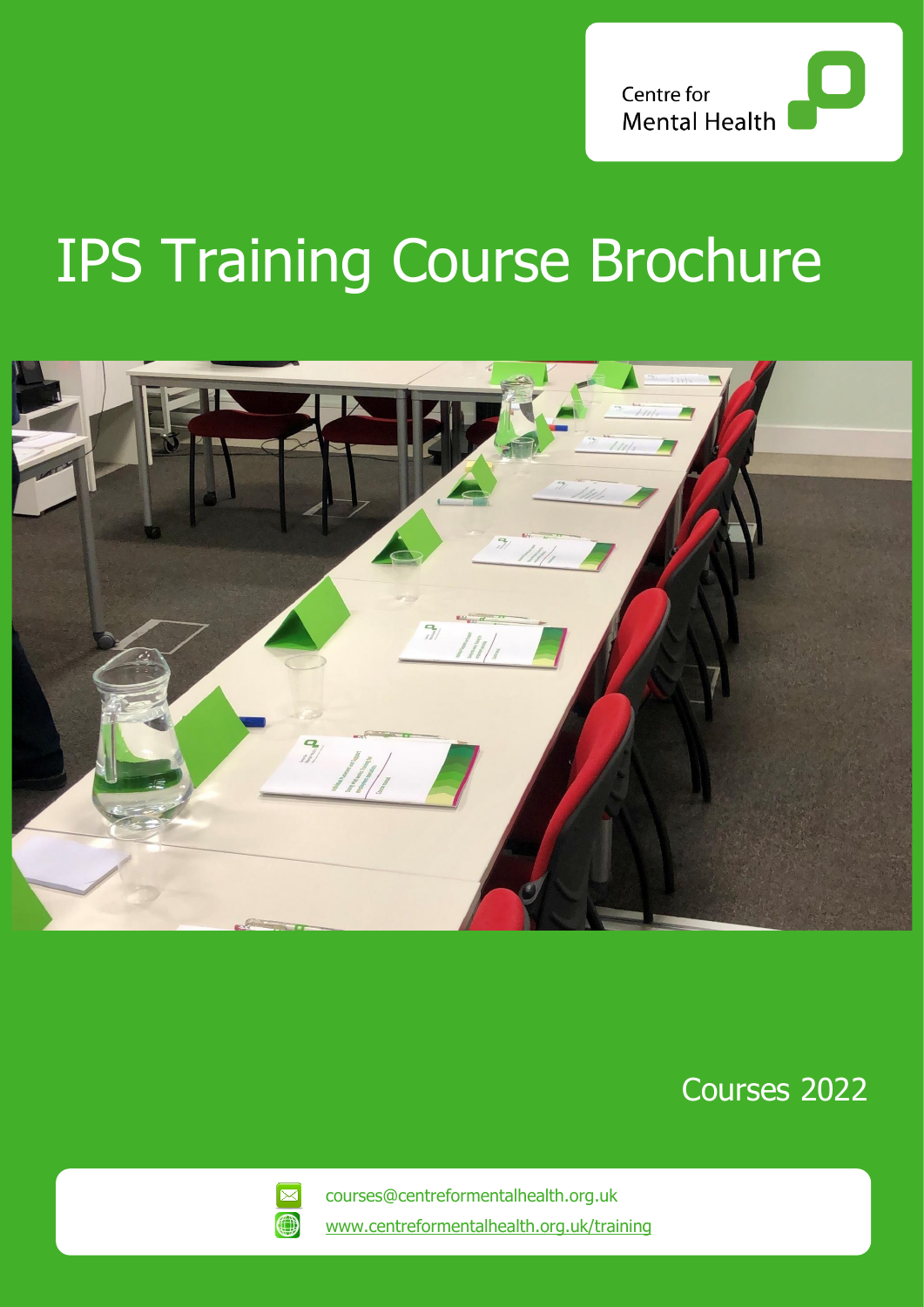

## Courses 2022

| Course                                                          | <b>Delivery method</b> | <b>Individual price</b>   |
|-----------------------------------------------------------------|------------------------|---------------------------|
| Doing what works: Training for Employment Specialists           | Virtual                | $£370 + VAT (£444 total)$ |
| <b>Employer Engagement</b>                                      | Virtual                | $£210 + VAT (£252 total)$ |
| In-Field Employer Engagement Training                           | Face-to-face           | On request                |
| Leading for Excellence: Training for IPS Supervisors            | Virtual                | $£280 + VAT (£336 total)$ |
| Supporting What Works: Essential Training for Teams Hosting IPS | Virtual                | $£210 + VAT (£252 total)$ |
| Conducting IPS Supervisions                                     | Virtual                | $£210 + VAT (£252 total)$ |
| Motivational Interviewing                                       | Virtual                | $£230 + VAT (£276 total)$ |
| Employment and Equality Law                                     | Face-to-face           | $£520 + VAT (£624 total)$ |

We run IPS training courses throughout the year for individuals to book. This is a great opportunity to meet, train and share information with people from other IPS services. Visit [centreformentalhealth.org.uk/training](https://www.centreformentalhealth.org.uk/training) to see a list of our upcoming courses.

Prices are correct May 2022



courses@centreformentalhealth.org.uk [www.centreformentalhealth.org.uk/training](http://www.centreformentalhealth.org.uk/training)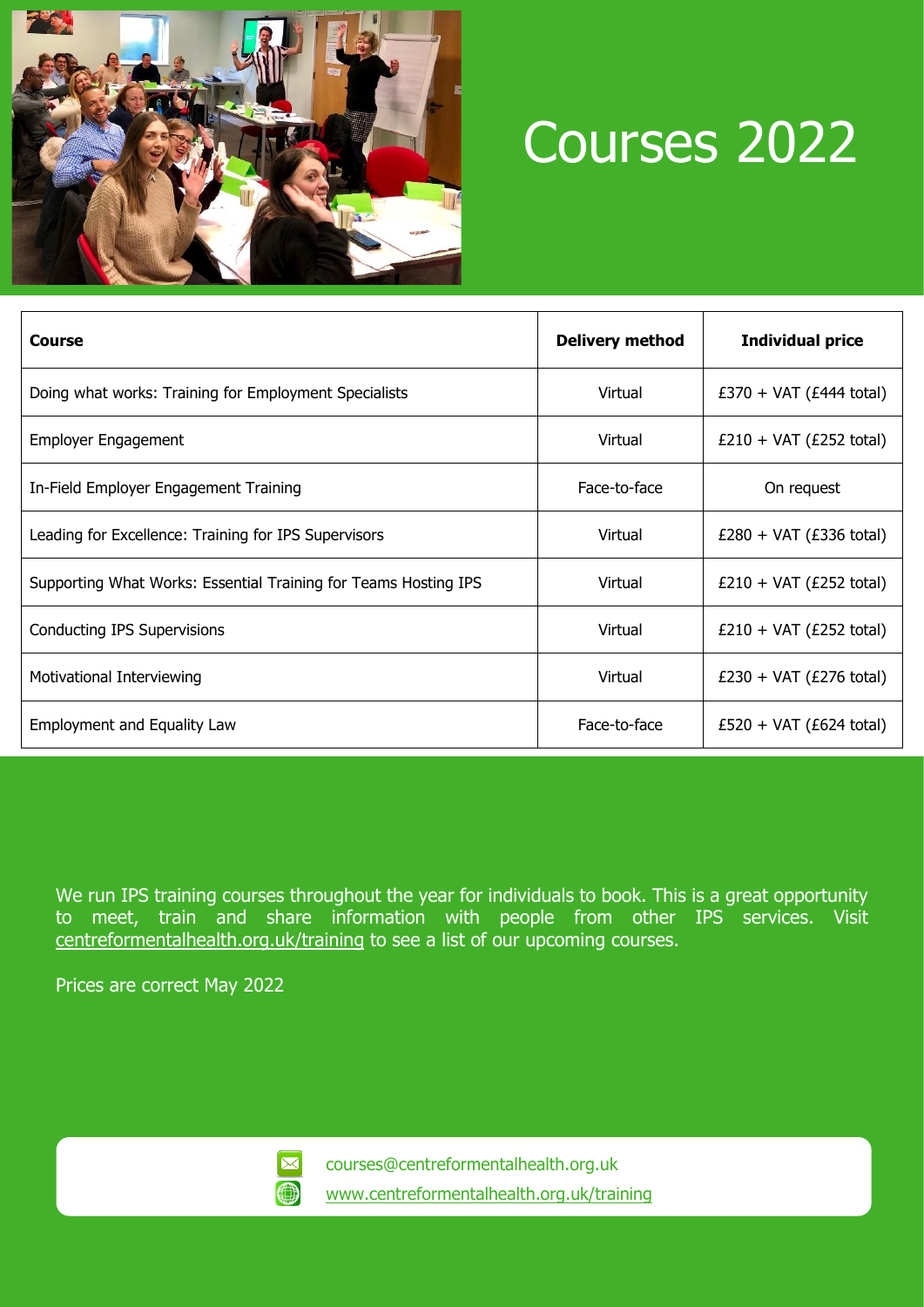

### **Doing what works: Training for Employment Specialists**

Aimed at new Employment Specialists, this course will help you to set up an effective IPS service and support people into work using the IPS model. Delivered virtually across 4 sessions, we use a mixture of presentation, group work, digital breakout rooms, polls, pre-work and homework.

Individual Placement and Support (IPS) has been internationally recognised for over two decades as the most effective method of supporting people with severe mental illness into sustainable, competitive employment.

Employment Specialists working in UK IPS Centres of Excellence™ successfully support 50% of clients into paid



employment; irrespective of the severity of their diagnosis or additional substance misuse.

This training course is ideal for new employment specialists who want to use IPS principles to increase paid job outcomes for people with mental health conditions.

The training will cover:

- **O** The 8 principles of IPS
- **O** Marketing the IPS service
- **O** The research evidence for the effectiveness of IPS
- **O** Working with the NHS clinical teams to obtain referrals
- **O** Integrating the clinical and employment teams
- **O** Providing benefits advice
- **O** Vocational profiling and ongoing assessment
- **O** Vocational action planning with the service user
- **O** Collaborating with other employment agencies
- **D** Developing relationships with potential employers
- **O** Job carving
- **O** Overcoming barriers to employment
- **D** Disclosure of mental health history
- **P** Providing on-going support for the employer and the service user
- **O** Case studies
- **O** Overcoming local challenges and issues
- O Ongoing personal development as an employment specialist

Delivered virtually:

3hrs 15min, Session 1

3hrs, Session 2

3hrs, Session 3

3hrs, Session 4

Delegates should set aside time between sessions to complete homework



Testimonials:

"'This is one of the best training courses I have attended on zoom. I would highly recommend this course. [The trainers] are excellent facilitators and explained everything really well. They also ensured that everyone was involved and engaged".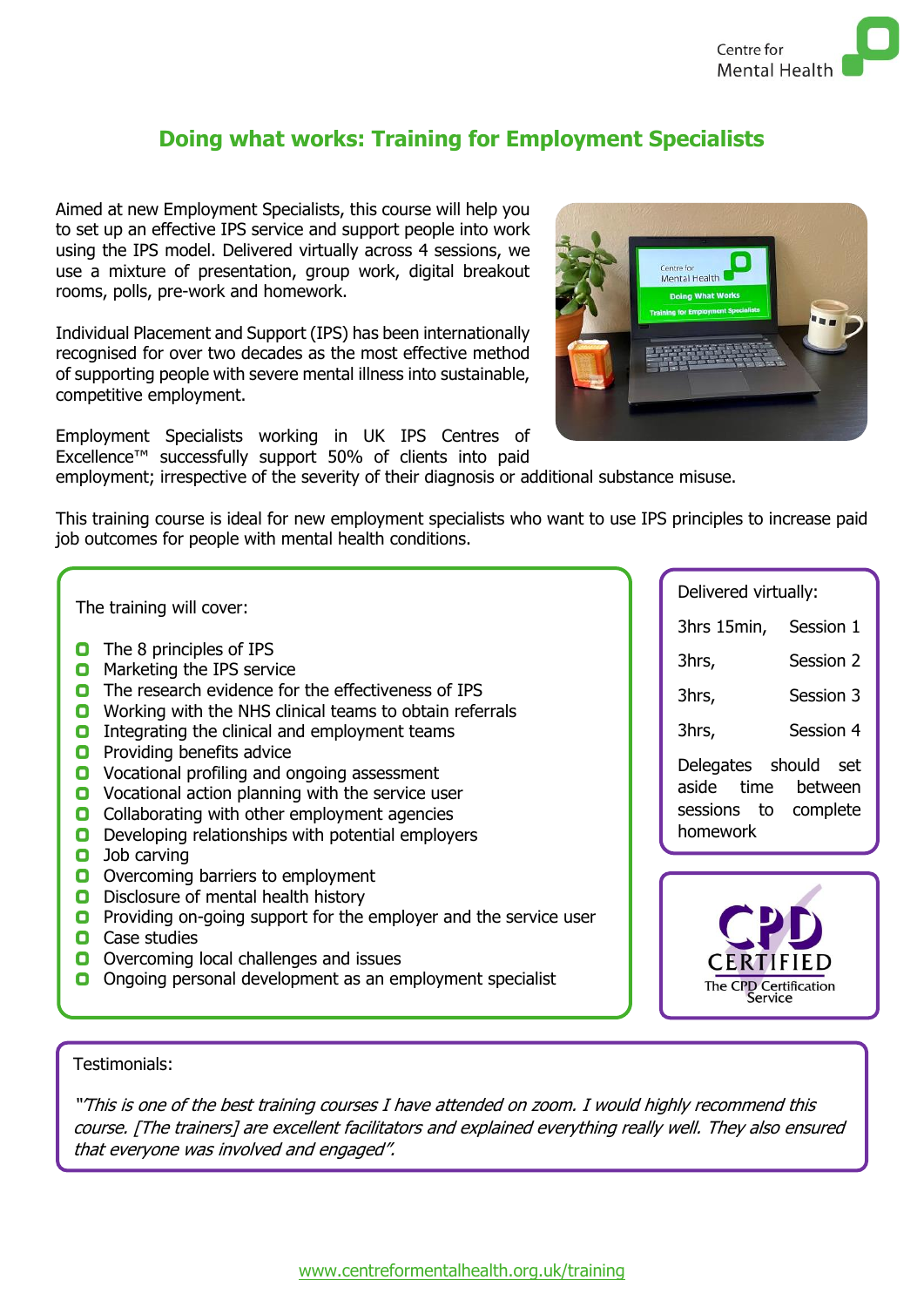### **Employer Engagement**



If you don't feel confident about approaching employers, then you are not alone! Employer Engagement is considered the most daunting aspect of the role by many Employment Specialists.

"We're not hiring right now" and "we only accept online applications" are some of the answers we want to avoid getting when approaching employers to build relationships. This course will provide you with a toolkit to help you feel more confident about the idea of introducing yourself, your organisation and your client, in a way that feels natural and not like a salesperson.

Through this course you will learn how to prepare for potential meetings, what to say, what not to say, and improve your confidence in approaching employers.

This course is ideal for anyone supporting people with mental health conditions into employment including: Employment specialists, Supervisors, occupational therapists and vocational support workers.

The training will cover:

- **Planning your engagement**
- **D** Developing your introduction to employers
- **O** How to use the "Three cups of tea" method effectively
- $\Box$  How to talk about the benefits of your IPS service to employers
- **O** Overcoming stigma & objections
- **O** When and how to share personal information with employers (disclosure)

Delivered virtually:

2hrs 45min, Session 1

2hrs 30min, Session 2

Delegates should set aside time between sessions to complete homework.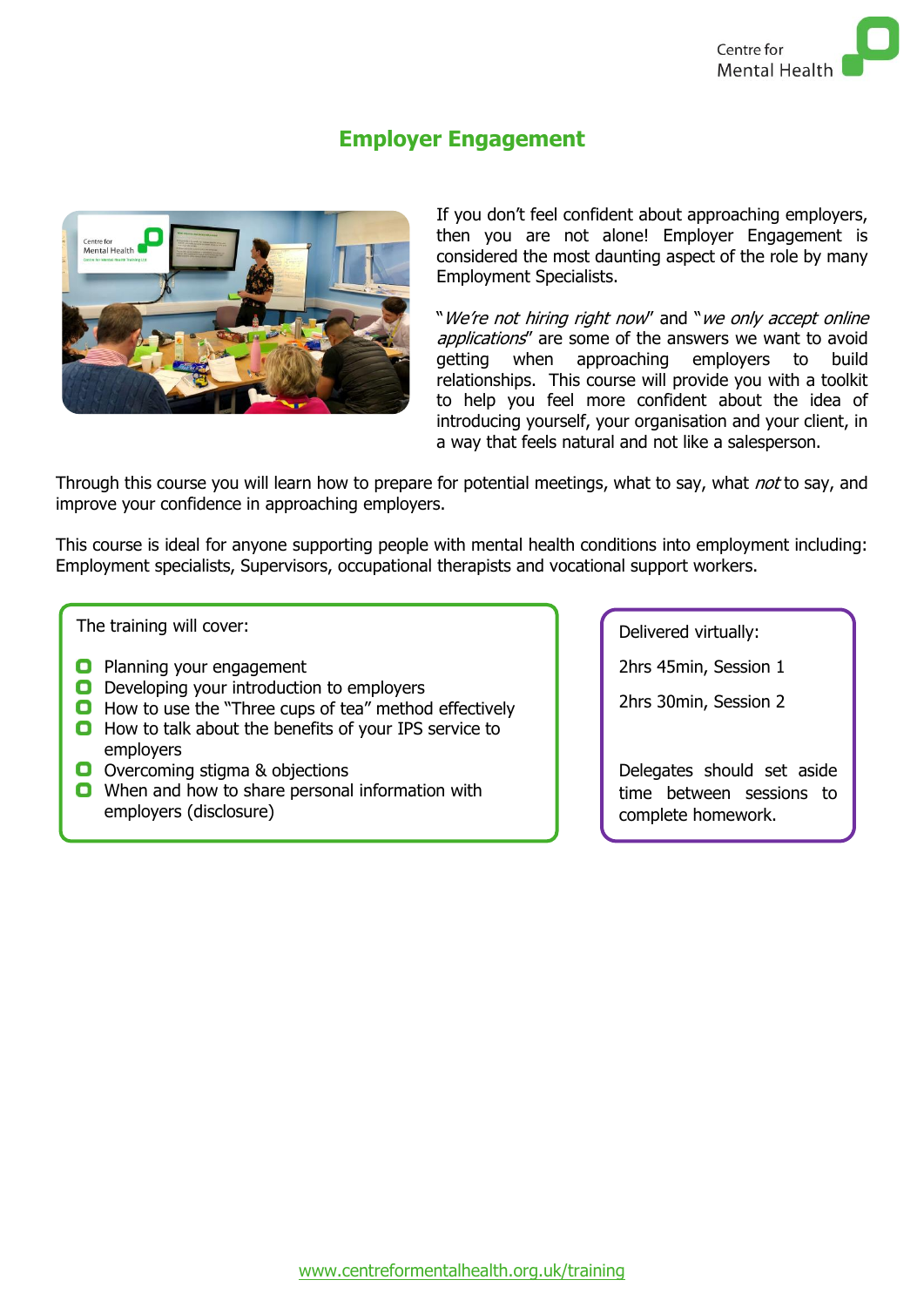

## **In-Field Employer Engagement training**



You know the theory, and now it's time to try it out!...

This practical training takes you out-and-about in your local area to practice introducing yourself and your service to employers, with mentoring and coaching support from the trainer.

This training can follow our virtual Employer Engagement course where we teach all the theory, or you can undertake this practical course on its own.

Contact us to find out more and to get a bespoke quote for your team.

The training will cover:

- **O** Visiting local employers
- **Q** A briefing by the trainer
- **Q** A demonstration of employer engagement by the trainer in a real-life situation
- **Q** A chance to try it yourself with real employers, guided by the trainer
- **O** Feedback, tips and recommendations from trainer

Delivered face-to-face:

Each delegate will have approx. 2hrs 30mins with the trainer, comprising:

30 mins, briefing

2hrs, out-and-about practical in-field training

#### Testimonials:

"[The team] really enjoyed the training and found it really beneficial and I feel it has given us all the further confidence to progress forward with future employer engagement"

"Seeing [the trainer] demonstrate employer engagement bought it to life and made it better to see the process and how he navigated the conversations."

"As a result of the training I will feel more confident in getting out and putting the training into action.."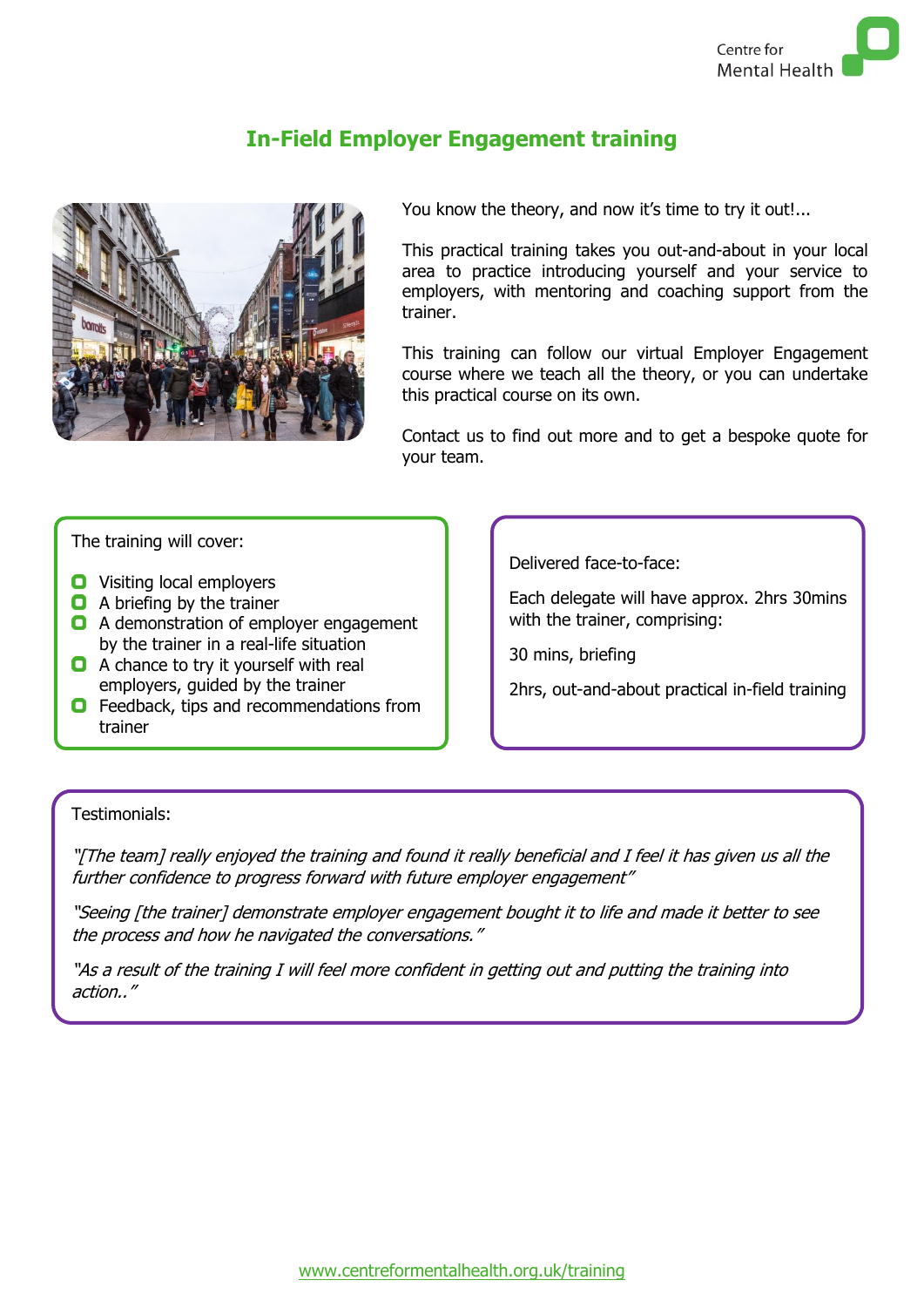## **Leading for Excellence: Training for IPS Supervisors**

The Supervisor role is key in implementing and continually improving a successful IPS service in order to maintain a high quality of IPS practice and providing the best service for its IPS clients.

Aimed at new IPS Supervisors and Team Leaders, this course will help you to manage and develop IPS services. This course is an extension of our IPS Doing What Works course and focuses on the role and responsibilities of the Supervisor in IPS.

Delegates are expected to have already undertaken "Doing What Works" training provided by Centre for Mental Health prior to attending this course or have a good understanding of IPS principles and the IPS Fidelity Model before attending this course.



This interactive course is useful both for supervisors and their managers who want to support IPS teams to improve service performance, compliance to the IPS Fidelity model and increase both quantity and quality of job outcomes for clients.

This course provides an overview of the role of a supervisor and focuses on ensuring high quality services. We also recommend delegates attend the "Conducting IPS Supervisions" course which focuses on the practicalities of how to carry out supervisions with Employment Specialists.

The training will cover:

- **O** The key success factors in IPS
- **O** Roles and responsibilities of the IPS Supervisor
- **O** Using a strengths-based approach in IPS
- **O** Coaching & Supervision of Employment Specialists
- **O** Managing difficult conversations
- **Q** Quality & Performance management
- **O** Partnership Working

Delivered virtually:

3hrs 15min, Session 1 3hrs, Session 2 3hrs, Session 3

#### Testimonials:

"[The trainers] were both clearly very knowledgeable on both IPS and leadership. I feel inspired now to go on and take lots of things forward from their training".

"The part of the training experience that I found most helpful was Learning about supervision, handling difficult conversations, field mentoring & the resources shared. Also loved hearing others thoughts on things and how I can adapt these into my role"

"Thoroughly enjoyed it. Who said Zoom meetings couldn't be fun!?"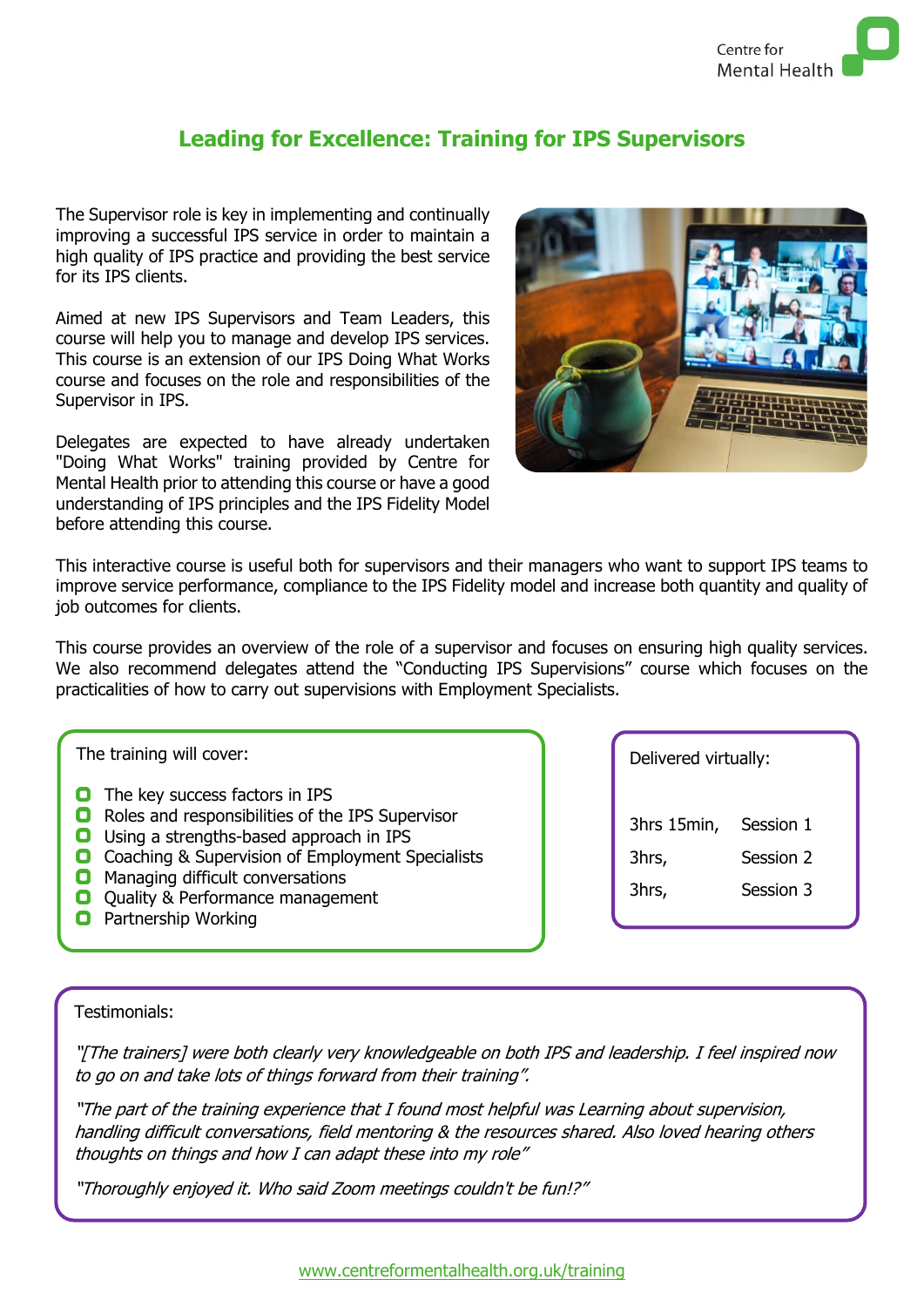

## **Supporting What Works: Essential Training for Teams Hosting IPS**

This course provides information and skills to Mental Health staff to enable them to support IPS workers in achieving successful client employment outcomes.

An IPS worker is typically the only person in such a role in their team, often new to health systems and will only work effectively if the team have a good understanding of their role.

IPS is a whole systems approach. For success, it requires involvement of the whole care team and backing by the mental health organisation in which it takes place.

One third of the activities that describe the IPS approach (the IPS Fidelity Scale) have to involve activity from other team members. An effective IPS service needs the support and understanding of clinicians and managers.

The training will cover:

- **O** What is IPS and why does it work?
- **O** How does an IPS employment worker support somebody with mental ill health into work?
- $\Box$  How can the rest of the team (and organisation) support each phase of IPS involvement?
- **O** How does employment fit into recovery-oriented mental health work?



This course can help:

- **D** New areas starting IPS. The course prepares the ground for a new IPS service.
- **Areas where integration is proving difficult:** This could have been highlighted in a Fidelity Review, either formal or self-assessed.

This course is aimed at:

- **Q** Recovery Leads
- **O** Occupational Therapists
- **O** Managers (Mental Health Team Managers, Occupational Therapy Mangers, Service Managers, Recovery Service Team Managers)
- **O** Team Members (Peer Support Workers, CPNs, Social Workers, Support Workers)
- **O** Psychologists
- **O** IAPT teams
- $\Box$  Primary care mental health teams
- **D** Dual diagnosis teams (substance misuse and mental health) and other teams providing ongoing clinical support

The course is not appropriate for areas where employment support is not to be integrated within a team offering ongoing clinical support.

Course times:

2hrs 30min, Session 1 2hrs 30min, Session 2

#### Testimonials:

"Excellent learning tool for mental health practitioners and should be considered as part of preceptorship programme"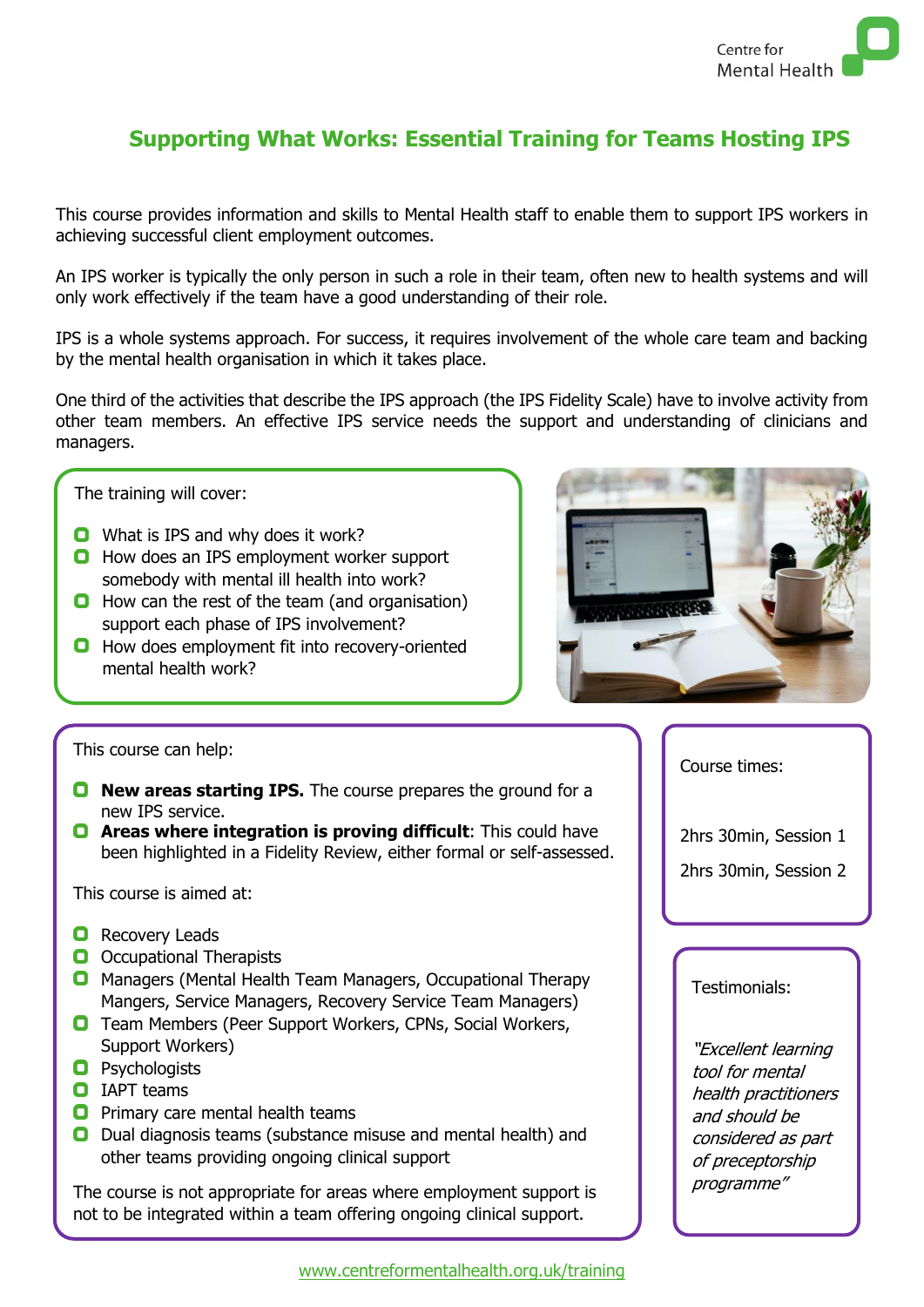

## **Conducting IPS Supervisions**

Conducting effective client-based supervisions with IPS Employment Specialists is an essential part of delivering a high-fidelity IPS service, which in turn ensures that clients are successfully supported to secure and maintain jobs that they want.

This course focuses on how to carry out supervisions with Employment Specialists and takes into account items 7 and 8 of the Fidelity Scale. These items define what is required for both group and individual IPS supervisions and also for providing additional in-the-field support for Employment Specialists.

This course adopts a 'how to do it' approach which provides the knowledge, understanding and practical tools required to deliver effective IPS supervision support to Employment Specialists.



| Delivered virtually:  |
|-----------------------|
| 3hrs 15min, Session 1 |
| Session 2             |
|                       |
|                       |

This course is delivered virtually and will include precourse reading and a small amount of homework between sessions 1 and 2.

#### The training will cover:

- **O** The different types of individual supervision and how to provide them
- Group supervisions; how to prepare for and run them
- **O** Working with attitudes and beliefs
- **O** Field mentoring, tailored to match each Employment Specialist's needs
- **O** How to deliver effective feedback
- **O** Adapting your approach to suit each Employment Specialist's background/experience
- **O** Modelling IPS good practice and helping supervisees overcome challenges/barriers to achieving it
- **O** Harnessing help from multidisciplinary team members

#### This course is aimed at:

Anyone who carries out IPS client-based supervisions to support Employment Specialists. This may be specified in their job description or might have been delegated as a task by their line manager or someone more senior within their service.

Delegates are expected to have already undertaken 'Doing What Works' training provided by Centre for Mental Health prior to this course or have a good understanding of IPS principles and the IPS Fidelity Model.

Note that if you are an IPS Team Leader then the course 'Leading for Excellence: Training for IPS Supervisors' is also recommended, because it considers wider aspects of your responsibilities and your role as a leader. The two courses are different and complementary.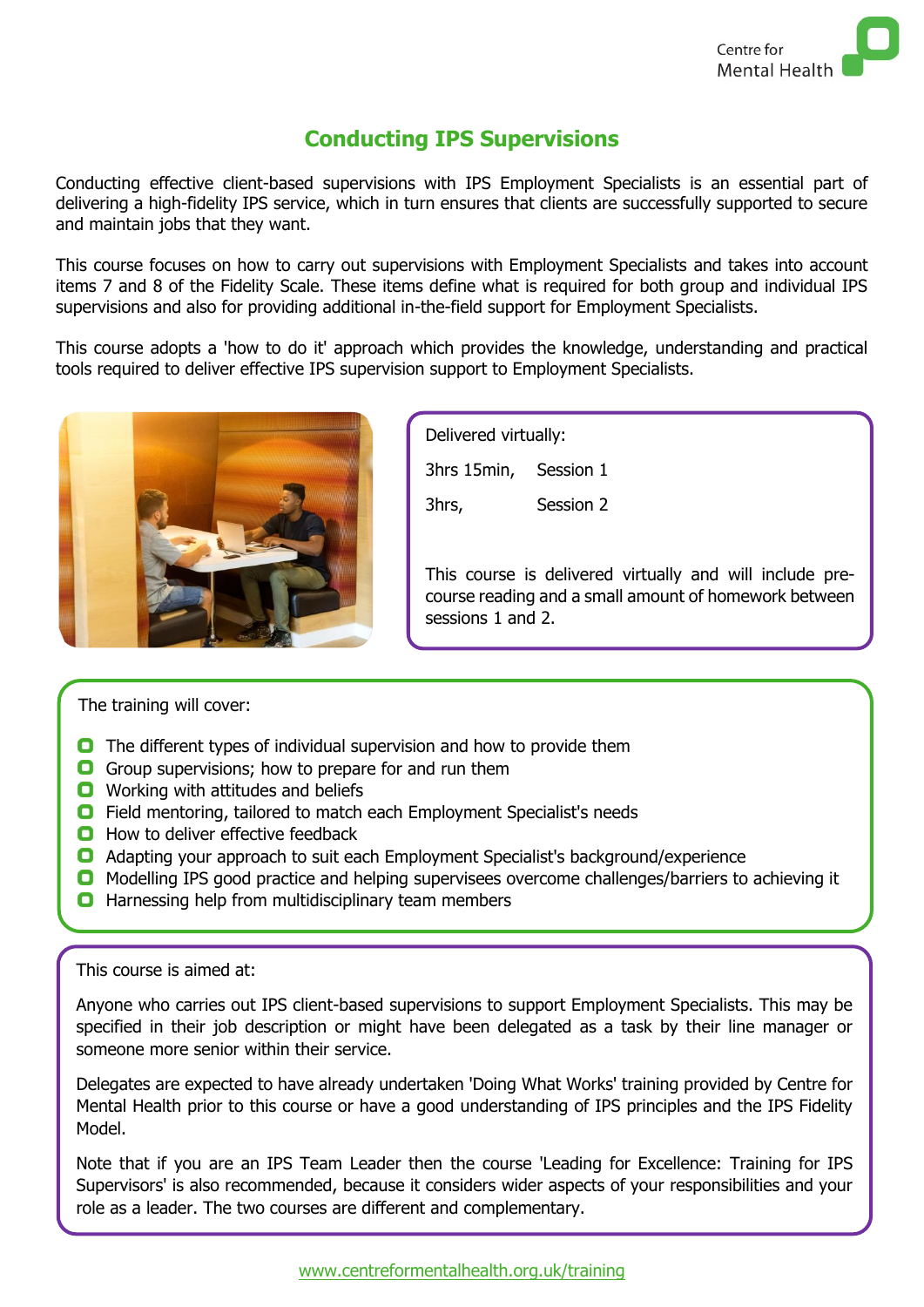

#### **Motivational Interviewing**

An individual's motivation and self-confidence is a key factor for people with mental health conditions to actively engage in seeking employment.

This training course teaches Motivational Interviewing techniques to significantly improve motivation in people who find it hard to overcome barriers to returning to employment.

The techniques focus on reducing internal barriers and negative attitudes, improving confidence and raising awareness of the benefits of employment to wellbeing by empowering the person and helping them to access their own resources. Research has demonstrated that



Motivational Interviewing can significantly improve employment outcomes.

During the course you will learn and develop practical skills in the application of Motivational Interviewing techniques for helping people into employment including those who have been low in motivation and unable to overcome their barriers to work.

The training will cover:

- **O** Exploring the Motivational Interviewing mind map
- **O** The principles of Motivational Interviewing
- **Q** Reflective listening skills
- **O** Role play demonstration from trainer

Delivery: Virtual Course times: 3hrs, Session 1 3hrs, Session 2

This course is aimed at:

- **D** Employment Advisors and Vocational Support Workers
- **O** Secondary Care Mental Health Staff
- O Occupational Therapists and Health Professionals
- **O** Human Resource Managers and Occupational Health Staff